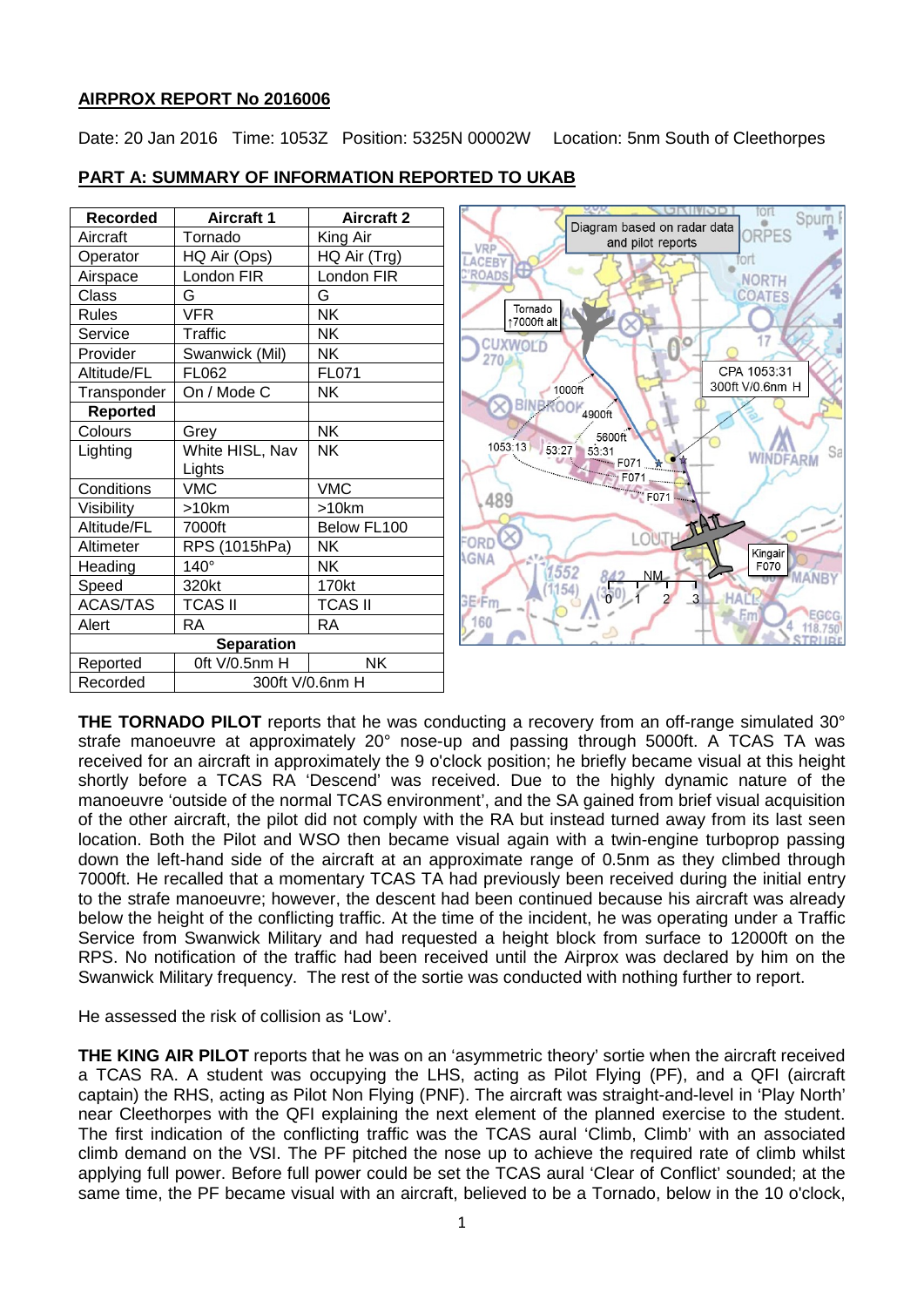climbing quickly and turning away. The PF assessed that as the fast-jet was turning away, no further manoeuvre was required; he lost sight of the fast jet high on the left side passing behind. On landing, the RA was reported to the Duty Authoriser and it was decided not to take any further action.

He assessed the risk of collision as 'Low'.

**THE SWANWICK MIL CONTROLLER** reports that he was the Unit Instructor screening a controller under training (U/T) in North East Tac Right. The U/T had been controlling 2 to 3 aircraft for an hour and was then controlling 1 aircraft in the Linton On Ouse area, at FL150 under a Traffic Service, and a Tornado conducting general handling approximately 10nm south of OTR also under a Traffic Service. Because he had also been pre-noted with another aircraft leaving CAS at OTR, and a second aircraft planning to join CAS at OTR, a Planner was in-situ. The Tornado pilot had requested to manoeuvre between surface and 12000 feet on the Humber RPS (1015hPa) for approximately 15mins, and had been cleared to do so. He observed that the Tornado maintained approximately 12000ft and conducted turns just to the north of airway Y70. As traffic intensity was low, he encouraged the U/T to begin planning to deal with aircraft leaving controlled airspace descending into their destination and what to do with the Tornado when he reported complete. Part of this planning involved displaying the weather on SIS for the Tornado's destination because he anticipated that the Tornado would be routing there once complete. Both his and the U/T's attention at this point was on the SIS display rather than the radar. During their discussion about the weather, the Tornado pilot reported an Airprox. On refocusing their attention to the radar screen, an aircraft track was observed approximately 2nm south of the Tornado at FL070. The Tornado Mode C indicated that he was at a similar level. The Tornado pilot reported that he had become visual with a light twin piston-engine aircraft at approximately 7000ft. The radar return showed that the Tornado was currently turning back towards the track, so the U/T passed Traffic Information to the Tornado pilot, who reported visual, and was observed to climb to 8000ft.

He assessed the risk of collision as 'Medium'.

**THE SWANWICK MIL SUPERVISOR** reports she was supervising the East sector when multiple transits were taken from East to North East then onto a tanker in ARA5. There was a lot of liaison required with the Tanker, the North Supervisor and the NE Tac in order to organise handovers and determine who was working which airspace, whereas East had minimal traffic and a planner in place and were therefore left to their own devices. She was not aware of the incident until she had completed the liaison of the NE transits and the Airprox had occurred.

# **Factual Background**

The weather at Scampton was recorded as follows:

METAR EGXP 201050Z 25002KT 0100 FG BKN005 02/02 Q1020 RED

# **Analysis and Investigation**

#### **Military ATM**

An Airprox took place on 20 Jan 16 at 1053, 5nm south of Cleethorpes. The incident took place between a Tornado GR4 under a Traffic Service with RAF (U) Swanwick and a King Air that was not receiving an ATS.

The geometry at 1053:12 (Figure 1) shows the Tornado at 2000 feet and the King Air in transit at FL70.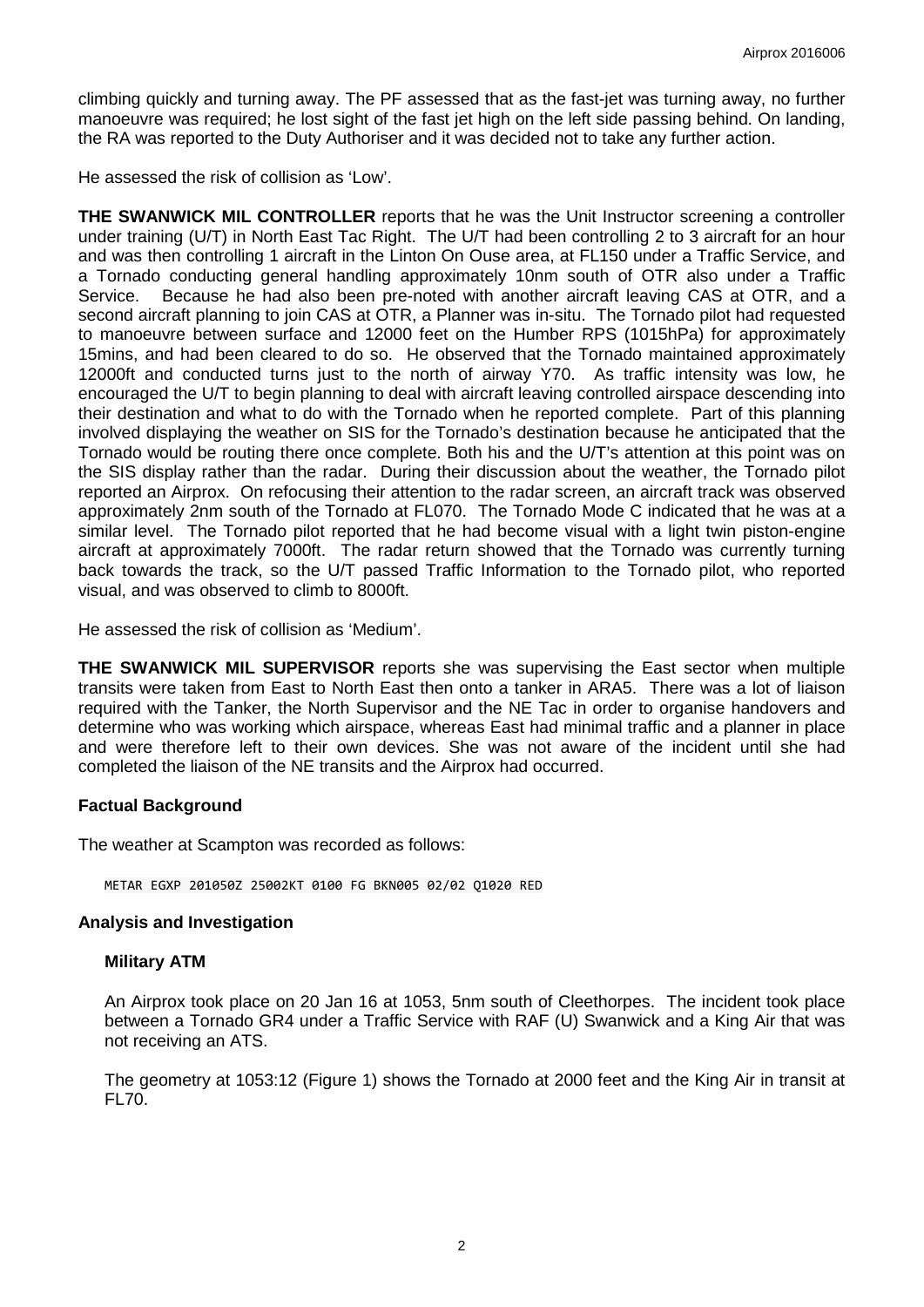

Figure 1: Geometry at 1053:12 (Tornado Squawk 6042; King Air Squawk 2642)



By 1053:23 (Figure 2), the Tornado was in the climb recovering from the strafe manoeuvre.



The CPA was estimated between radar sweeps at 1053:31 (Figure 3) and 1053:35 (Figure 4).



**Figure 3: Geometry at 1053:31**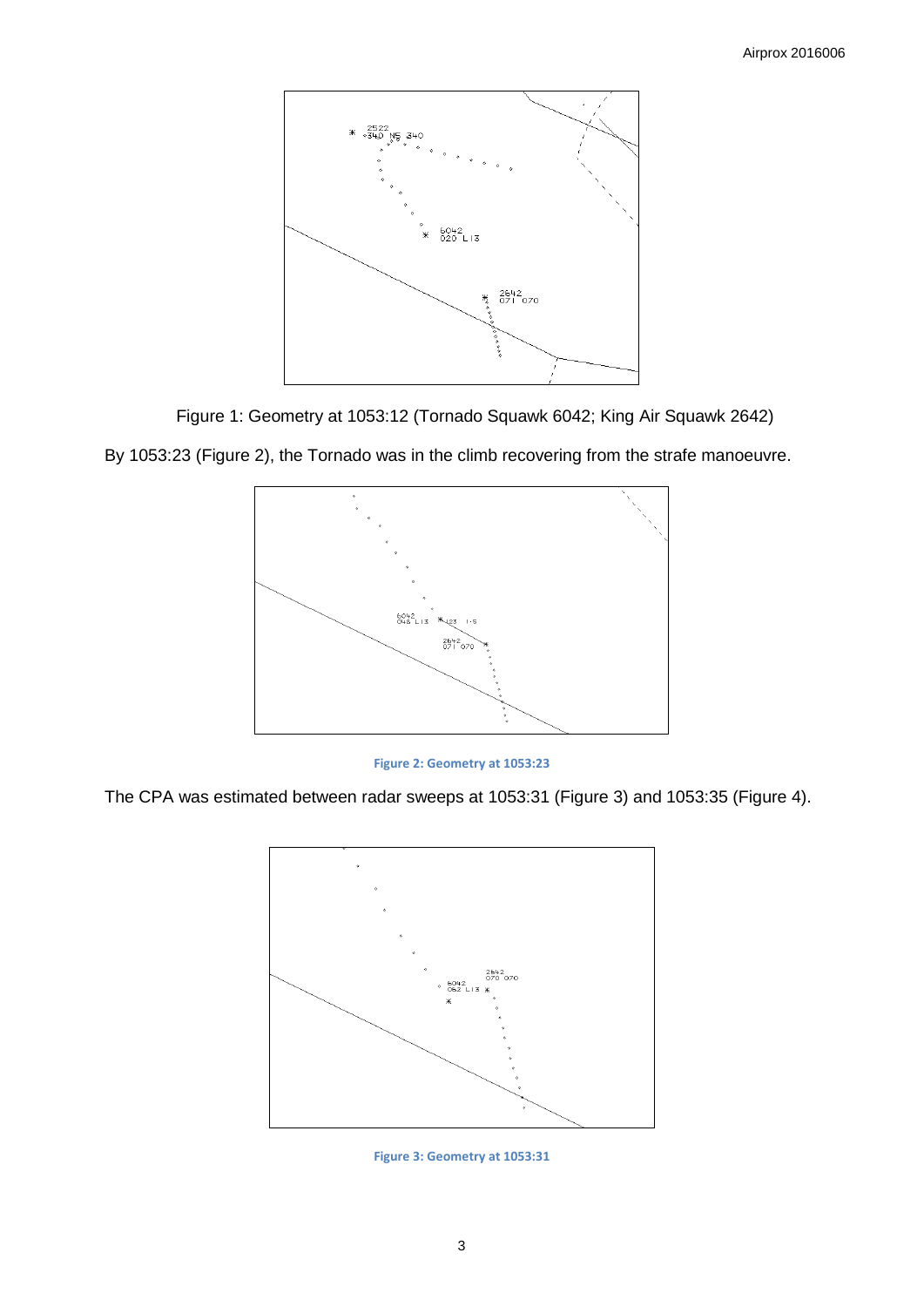

**Figure 4: Geometry at CPA at 1053:35**

At 1053:35, separation was estimated at 300 feet in height and 0.6nm laterally. At 1054, the Tornado crew contacted Swanwick to inform of an Airprox 10 miles to the west of Donna Nook with a twin-engine aircraft at 7000 feet. At 1055, Swanwick called the traffic, believed to be the King Air, south by 4 miles at FL70. The Tornado crew called visual at 1056.

| <b>From</b> | To   | <b>Speech Transcription</b>                                                                                                                                                                                       | <b>Time</b> |
|-------------|------|-------------------------------------------------------------------------------------------------------------------------------------------------------------------------------------------------------------------|-------------|
| GR4         | Swan | Swanwick Military, {GR4 c/s}                                                                                                                                                                                      | 1054        |
| Swan        | GR4  | {GR4 c/s} pass message                                                                                                                                                                                            | 1054        |
| GR4         | Swan | Yeah I believe we've just had an airprox with a er small civilian<br>twin engined er aircraft, this location, 7000 feet                                                                                           | 1054        |
| Swan        | GR4  | {GR4 c/s} er, pass details when ready                                                                                                                                                                             | 1054        |
| GR4         | Swan | {GR4 c/s} [???] 10 miles to the er west of Donna Nook range, on                                                                                                                                                   | 1054        |
|             |      | the pull up from low level [???] 7000 feet, er, 7000 feet is when we<br>got the TCAS alert, got visual with the aircraft, er, he was heading<br>pretty much in a northerly direction not believed [???] manoeuvre | 1055        |
| Swan        | GR4  | {GR4 c/s} roger copied. {GR4 c/s} traffic now manoeuvring south<br>by 4 miles, flight level 70                                                                                                                    | 1055        |
| GR4         | Swan | {GR4 c/s} copies and just er for our information did you have info<br>on that traffic coming into our block                                                                                                       | 1055        |
| Swan        | GR4  | {GR4 c/s} er, he seemed to be manoeuvring in that area, he was<br>er, seemed to be below you and miss that traffic                                                                                                | 1055        |

Portions of the tape transcript between RAF(U)Swanwick and the GR4 crew are below:

The control team had used a relative lull in traffic levels to plan ahead and prepare the trainee for what was expected next. The role of the instructor is a delicate balance between obtaining the most value out of the session for the trainee whilst not degrading the service provided to the aircrew. The rules of a Traffic Service<sup>[1](#page-3-0)</sup> state that traffic should be called if it constitutes a 'definite hazard' but that information was subject to 'controller workload'. Controllers are expected to prioritise their workload and, on this occasion, the team were distracted by planning ahead; as a result, they did not scan to update the crews. There may have been a perception that the Tornado operating area was clear of other traffic, especially because there were large differences in height readout.

The incident needs to be understood in the context of the events at the time and the lessons that can be shared as a timely reminder of the extra difficulties of instructing and controlling concurrently. The Swanwick SOP is to call traffic in the general handling operating block plus/minus 3000 feet. However, in this instance, for long periods of time there were large

 $\overline{\phantom{a}}$ 

<span id="page-3-0"></span><sup>1</sup> CAP 774, Chapter 3.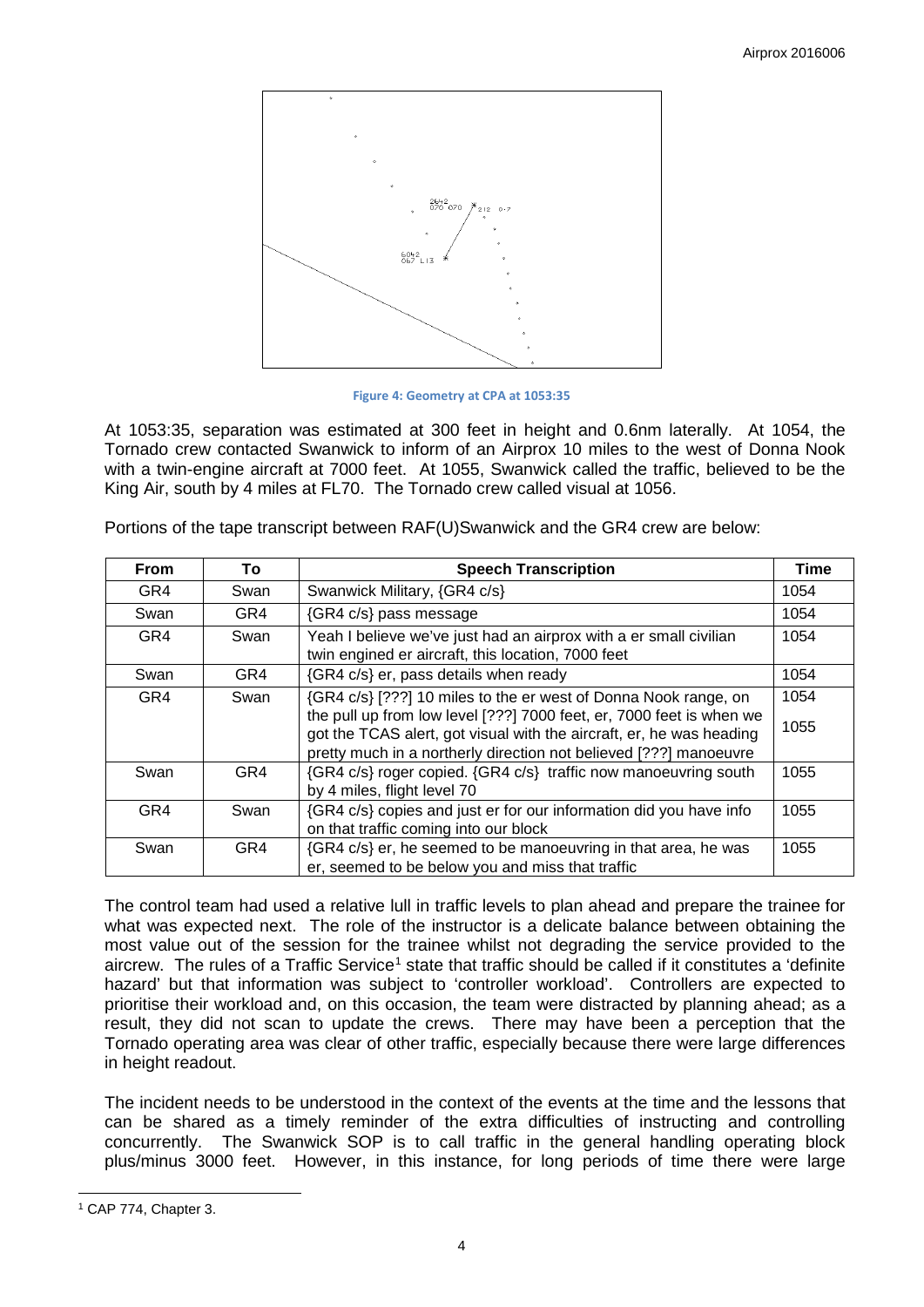differences in Mode C between the Airprox aircraft. It should be noted that controlling aircraft using large pieces of airspace for high energy manoeuvres presents challenges to controllers and, in particular, the Mode C may disappear when aircraft perform rapid climbs or dives. The incident will be highlighted at Swanwick to remind personnel to monitor the full height block of aircraft in high-energy manoeuvres and to provide guidelines on the best techniques to spread an instructor's attention between controlling and instructing.

A local investigation recognised the rapid progression from the Tornado TCAS TA to an RA, and the inability of the crew to take avoiding action. As the Tornado crew were descending past 5000 feet, they did get a TCAS TA on traffic 2000 feet above but they assessed that the other aircraft would not be a threat as they continued with the training. Because the crew were focussed on the task in hand, they may not have fully registered the implications of the first TCAS TA. The local investigation recommended raising awareness on the use of TCAS in high energy manoeuvres in the simulator and the TGRF Handbook was to be amended to include guidance on TCAS settings. It was also recommended that the King Air squadron review their practice of operating without an ATS.

The Tornado Force have recognised strafe training locations and other units are not necessarily aware of these areas; in this instance the King Air crew had operated in an area used by Tornados for high energy manoeuvres and were not aware of this. Organisationally, promulgation of respective platforms' operational areas could allow other airspace users to act on this information to plan and deconflict movements.

### **UKAB Secretariat**

The Tornado and King Air pilots shared an equal responsibility for collision avoidance and not to operate in such proximity to other aircraft as to create a collision hazard<sup>[2](#page-4-0)</sup>. If the incident geometry is considered as head-on or nearly so then both pilots were required to turn to the right<sup>[3](#page-4-1)</sup>. CAP 774 (Traffic Information) states:

'3.5 The controller shall pass traffic information on relevant traffic, and shall update the traffic information if it continues to constitute a definite hazard, or if requested by the pilot. However, high controller workload and RTF loading may reduce the ability of the controller to pass traffic information, and the timeliness of such information.

*Traffic is normally considered to be relevant when, in the judgement of the controller, the conflicting aircraft's observed flight profile indicates that it will pass within 3 NM and, where level information is available, 3,000 ft of the aircraft in receipt of the Traffic Service or its level-band if manoeuvring within a level block. However, controllers may also use their judgment to decide on occasions when such traffic is not relevant, e.g. passing behind or within the parameters but diverging. Controllers shall aim to pass information on relevant traffic before the conflicting aircraft is within 5 NM, in order to give the pilot sufficient time to meet his collision avoidance responsibilities and to allow for an update in traffic information if considered necessary.*'

# **Comments**

#### **HQ Air Command**

High-energy manoeuvres are an essential part of military training*.* However, they test the limitations of procedures and equipment that are designed for more sedate operations. This Airprox has been subject to an internal investigation which identified several factors that contributed to the incident. In hindsight, the decision of the crew to continue the strafe profile having had the initial TA indication on the TCAS was probably the initial event. As the incident unfolded, the limitations of TCAS during high-energy manoeuvres, the distraction of the Swanwick controllers conducting training, and the practice of the King Airs using a quiet frequency were all

l

<span id="page-4-0"></span><sup>2</sup> SERA.3205 Proximity.

<span id="page-4-1"></span><sup>3</sup> SERA.3210 Right-of-way (c)(1) Approaching head-on.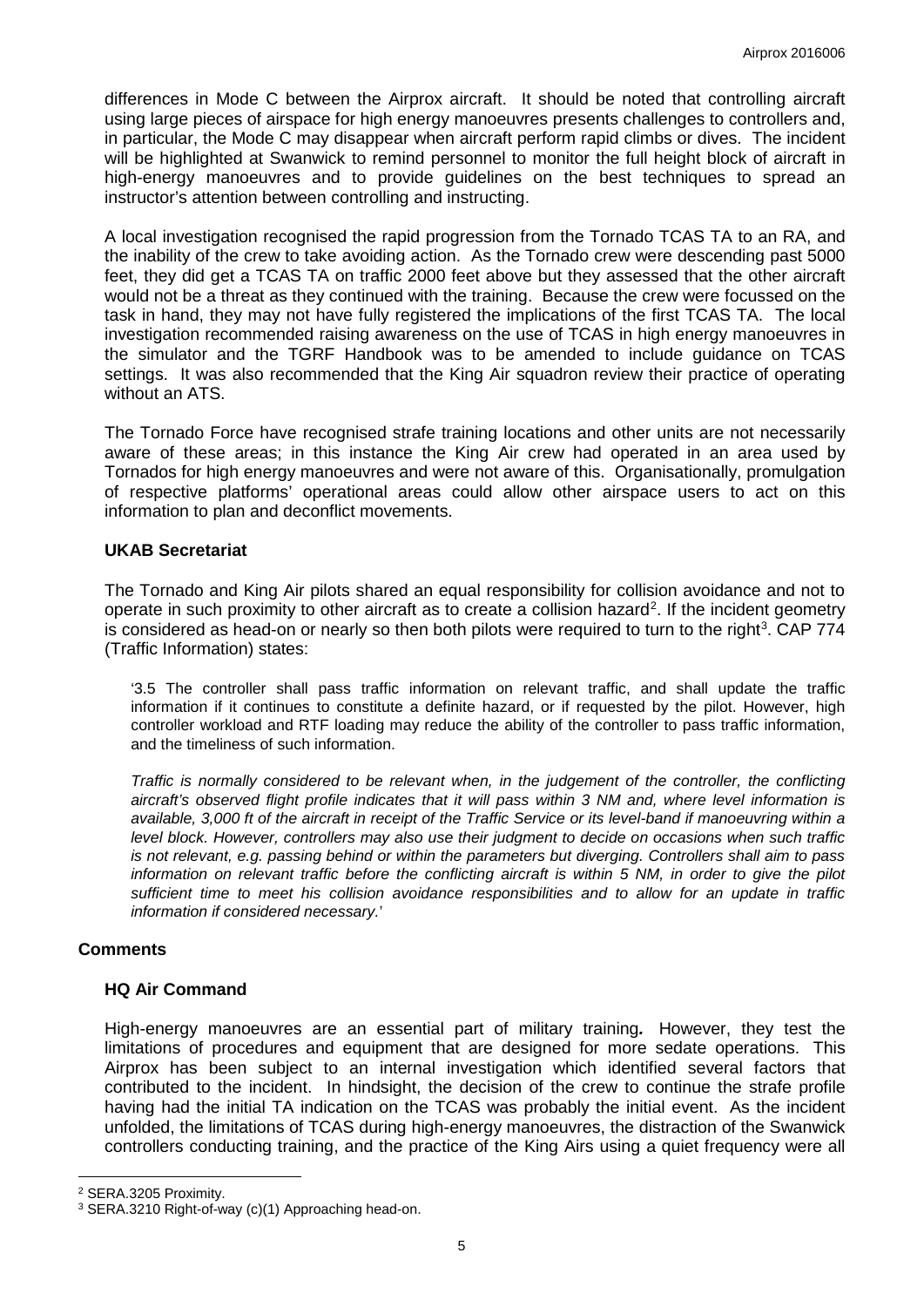identified by the investigation as relevant, and appropriate recommendations were made. Ultimately, the barriers of TCAS and lookout both played a part in avoiding a collision. It is also worth adding that a thorough briefing to controllers of the pilot's intentions (such as rapid changes in altitude throughout the allocated height block) may assist them in ascertaining what does and does not constitute a 'threat' to the aircraft such that appropriate and relevant TI can be given.

#### **Summary**

An Airprox was reported when a Tornado and a King Air flew into proximity at 1053 on Wednesday 20<sup>th</sup> January 2016. Both pilots were operating under VFR in VMC, the Tornado pilot in receipt of a Traffic Service from Swanwick Mil and the King Air pilot not in receipt of a Service.

#### **PART B: SUMMARY OF THE BOARD'S DISCUSSIONS**

Information available consisted of reports from the pilots of both aircraft, transcripts of the relevant RT frequencies, radar photographs/video recordings, reports from the air traffic controllers involved and reports from the appropriate ATC and operating authorities.

The Board began their discussion with a briefing from the Military members about the limitations of TCAS during high-energy manoeuvres; in particular, they explained how the on-board equipment communicating with the TCAS had limited utility during high rates of climb. Essentially, when either the altimeter or transponder Mode C are lost, the TCAS will automatically fail; at rates of climb or descent greater than 10,000fpm, Mode C is inhibited and this therefore removes TCAS functionality.

Turning to the ATC aspects, military ATC members went on to explain that the standard procedure for passing Traffic Information to aircraft in an operating block is to warn of any threats that are likely to come within 3000ft of the block's top and bottom levels; they explained that, on this occasion, this had not happened because the controlling ATCO was under training and the Screening ATCO had initially perceived that the King Air was not relevant traffic to the Tornado. Having then become distracted by peripheral duties, ATC members commented that the controllers had not subsequently sufficiently monitored the radar display to update their situational awareness of each aircraft's relative operating altitudes. The Board were heartened to hear from military members that a review had taken place as a result of this Airprox, and that a change in training practices was being introduced to prevent a recurrence of this lapse of radar scan and ensure the pertinent and timely passing of traffic information to aircraft conducting high-energy manoeuvres. In order to reduce the demands on ATC in these circumstances, the Board were further informed that a review was also in progress to ensure aircraft only requested an airspace operating block when they were actually ready to commence their high-energy operational manoeuvres.

The Board then looked at the Tornado crew's actions, particularly regarding the TCAS alerts. They agreed with HQ Air Command that, when they initially received the first TA, there had been an opportunity to consider how to re-plan the recovery manoeuvre to avoid, or gain greater SA, on the conflicting traffic. Notwithstanding, members also recognised that the entry manoeuvre to the strafe attack was undoubtedly a high-workload situation and they wondered whether the crew had fully assimilated the information and relative geometry as a result. Having then continued his climb, as planned, post-attack and received the TCAS RA, the Board noted his decision to ignore the TCAS instructions and instead carry out a turn to avoid the King Air based on a brief visual acquisition of the other aircraft; the Board accepted that, with the high energy manoeuvres and the TCAS limitations, in the circumstances this course of action proved to be timely and sufficient. Clearly there was an imperative to avoid the visually acquired aircraft if it was a threat, but there was also a risk that the visually acquired aircraft was not the aircraft that the TCAS was warning about, and so members opined that pilot's should follow TCAS instructions whenever possible.

The Board then moved on to discuss the King Air crew's part in the incident. A civilian pilot member commented that one of the operational limitations when the King Air was asymmetric was that the aircraft cannot fully manoeuvre to a RA, and so the aircraft standard operating procedure should be to select TA-only in order to avoid generating unachievable TCAS RAs. Other members commented